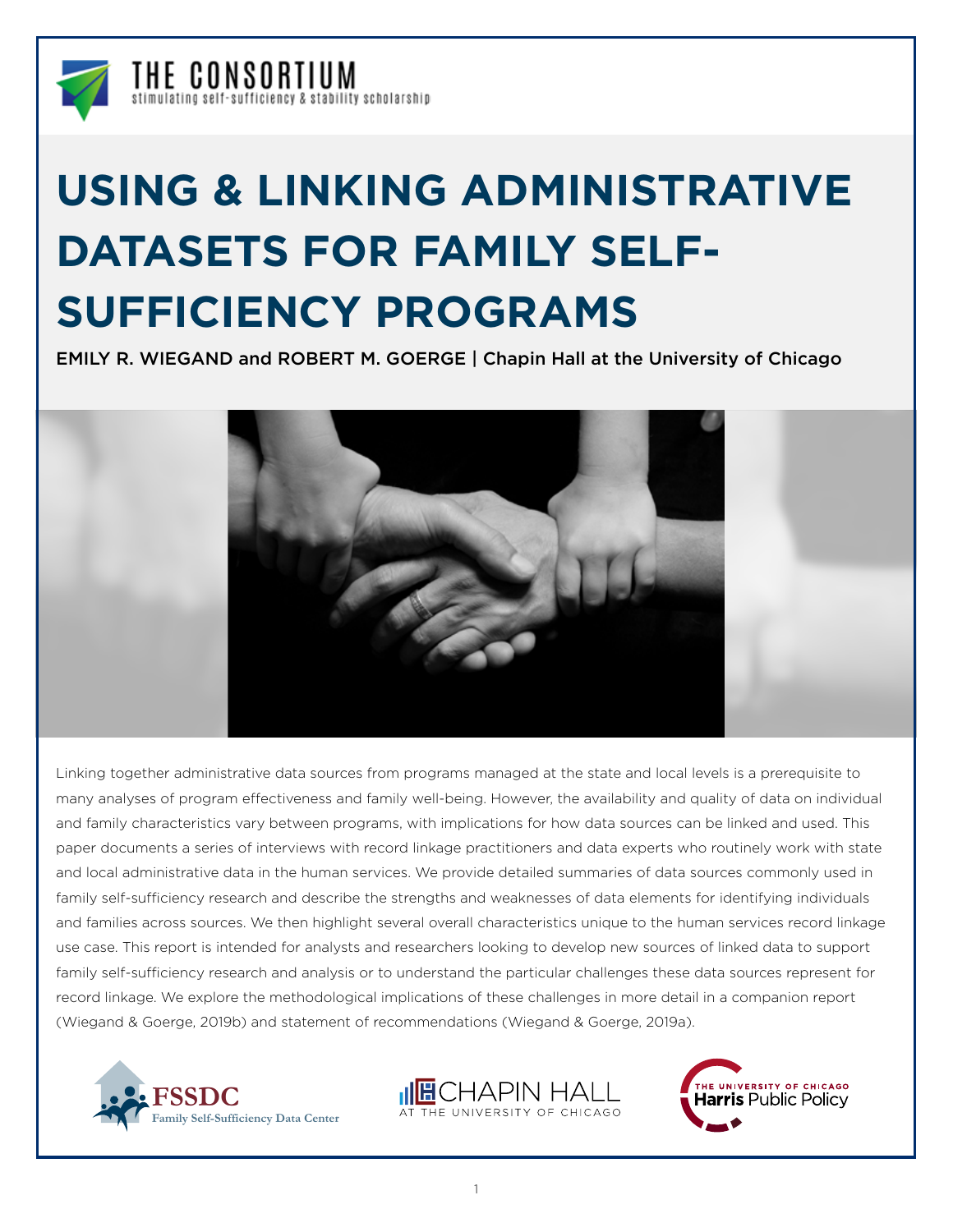*This research was supported by the Family Self-Sufficiency Research Consortium, Grant Number #90PD0272, funded by the Office of Planning, Research, and Evaluation in the Administration for Children and Families, U.S. Department of Health and Human Services. The Family Self-Sufficiency Data Center (FSSDC) facilitates the use of administrative data by researchers and administrators to improve understanding of and identify methods for increasing family well-being. The authors would like to thank the interview subjects for their time and consideration and David McQuown for research assistance. We also thank Nicole Deterding and Chris Kingsley for their review and insightful feedback on an early version of this report. The contents of this publication are solely the responsibility of the authors and do not necessarily represent the official views of the Office of Planning, Research, and Evaluation, the Administration for Children and Families, or the U.S. Department of Health and Human Services.* 

#### Recommended citation:

Wiegand, E. R. & Goerge R. M. (2019). *Using and linking administrative datasets for family self-sufficiency research.* Washington, DC: Family Self-Sufficiency and Stability Research Consortium.

# **EXECUTIVE SUMMARY**

Researchers and policymakers increasingly appreciate that individuals experiencing adversity seek help from or are served by multiple government entities. They also recognize that the longterm impacts of social service programs are not comprehensively visible in any single data source. Answering many research questions around family self-sufficiency or family well-being in the context of government programs requires access to linked administrative data sources from systems such as child welfare, most public benefit programs, education (early childhood, K–12, and higher), workforce development and job training programs, criminal justice at various levels, health care, and labor. Because of how various government programs are funded and structured, the disaggregated data on these topics are almost entirely collected at state and local levels, although sometimes state and local agencies submit these datasets to federal agencies.

The process of combining those datasets is called "record linkage." Record linkage is not a purely technical task. In particular, assumptions about comparability between and sometimes within datasets require careful examination. In this paper, we explore human services data sources and discuss the strengths and limitations of each source for linking populations. Our goal is to understand the characteristics of family self-sufficiency programs and datasets that impact the choice of record linkage approach and the corresponding results.

*Methodology*. We conducted semi-structured interviews with analysts and managers from four integrated data systems operated with a focus on human services. Additionally, we draw on the authors' own collective experience developing and maintaining the Integrated Database on Child and Family Programs in Illinois at Chapin Hall at the University of Chicago (Goerge & Lee, 2002; Goerge, Van Voorhis, & Lee, 1994; Kitzmiller, 2013).

*Results*. Key findings include the following:

- Most record linkage among family self-sufficiency datasets relies on names, birth dates, and Social Security numbers (SSNs).
- Even within the same datasets, the quality of identifiers is often inconsistent. The relative quality of this information varies based

on who the subject is and how they are engaged with the system. For example, information about foster children is very strong while data on child recipients in public assistance cases are relatively weak. The age of the data in question also correlates with data quality. Where respondents used data sources stretching back decades, they often reported significantly greater quality concerns and limitations in older data.

- Address quality is best from data systems that mail checks (e.g., child support and public assistance), although the increasing prevalence of electronic funds transfers and debit cards raises questions about the long-term viability of this quality.
- Vital records are best for capturing relationships between parents and children (for biological parents). Another source for this information could be in systems for which the role of parent or guardian is central: child welfare, child support, and child care subsidies. Only child welfare data were reported as a quality source of information on (some) extended family relationships. However, public assistance or housing data may provide opportunities to connect individuals in families without detail about specific relationships.

*Discussion.* Our survey of state and local administrative data sources that are frequently linked to assess questions of family self-sufficiency highlighted several characteristics of this record linkage use case. We explore the methodological implications of these characteristics in more detail in our companion report and recommendations statement (Wiegand & Goerge, 2019b, 2019a).

These datasets focus on specific subpopulations with unknown rates of overlap; the links rely on a small subset of limited identifiers. These realities increase the challenge of assessing linkage quality. Furthermore, the quality and availability of particular data elements vary markedly within and across data sources. This variation increases the challenge of using matches on these elements to identify pairs of records representing the same individual.

*Recommendations.* Although there are no easy ways to mitigate these challenges, they highlight the importance of understanding the data sources that form component parts of the link to anticipate quality concerns as much as possible.

Additionally, links between state and local administrative data sources can be used to identify and address limitations in the source datasets, either by comparing the same data points across systems or by using a data source to bridge the gap between two sources that do not share any identifiers in common.

#### **INTRODUCTION**

Concepts such as family self-sufficiency or family well-being are innately broader than any single public assistance program or social service. As a result, the research to build evidence about selfsufficiency needs and the effectiveness of interventions has relied on information from not only an array of public benefits (such as TANF, SNAP, Medicaid, child care subsidies, disability, housing assistance, unemployment insurance, and public education) but also data from public systems affecting family composition and stability such as child welfare, homeless shelters, and criminal justice as well as private sources of economic support such as employment and child support.

The good news for the family self-sufficiency evidence base is that relatively high-quality administrative data sources exist for all of these topics. However, without integrating data across sources, it is impossible to embark on research or analysis to approximate or understand family self-sufficiency. Data that are linked or integrated, with records for the same individual identified and connected across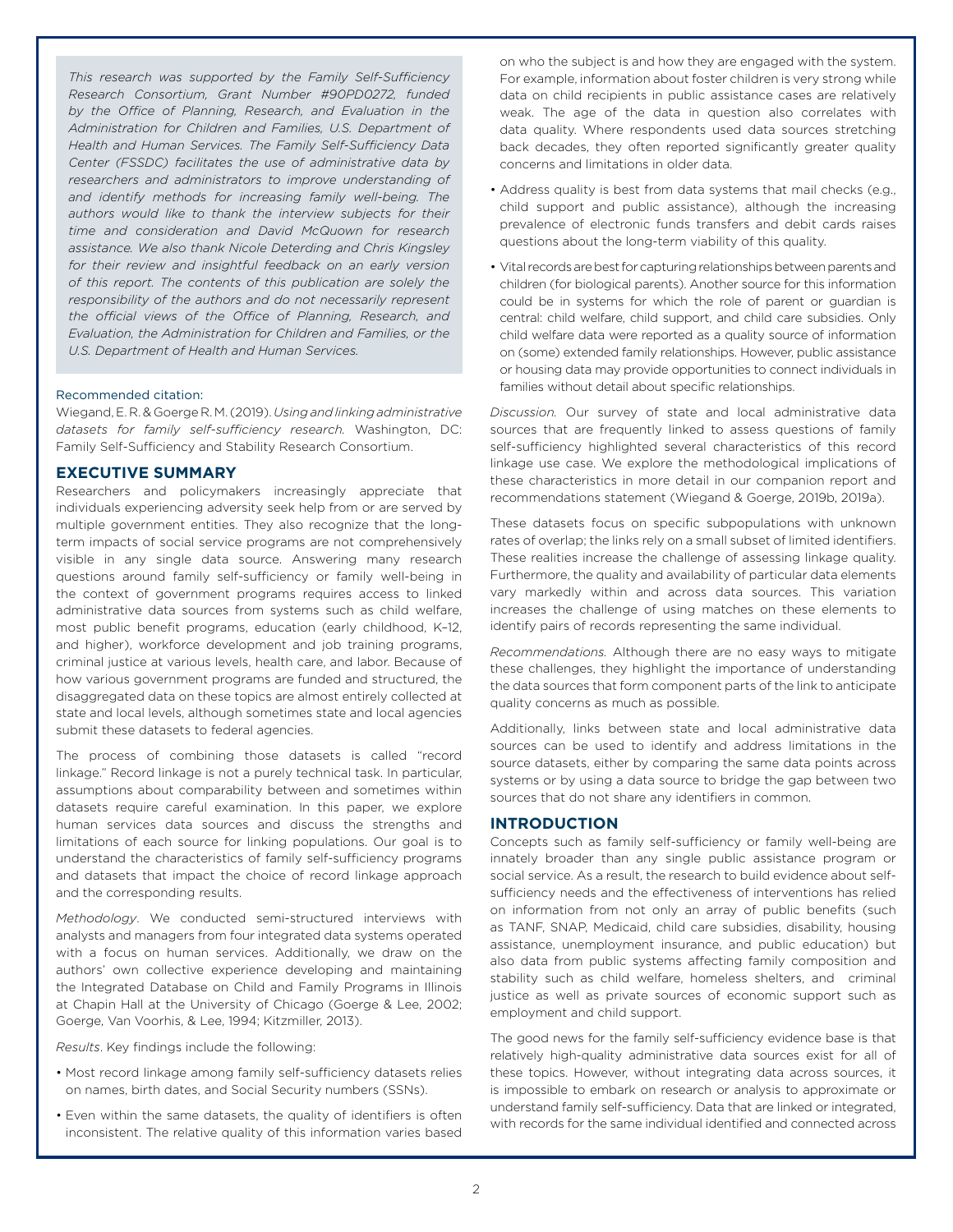data sources, unlock important contextual and outcome measures. As Penner and Dodge write, "the potential for insight grows exponentially as data are integrated" (2019, p.8). Record linkage was identified as a key theme in our prior research on improving the use of data around family self-sufficiency (Weigensberg et al., 2014).

Record linkage is a broad methodological category that includes an array of tasks and decisions: for example, what data elements are compared, how these data are standardized, and what level of certainty is placed on the presence of a shared identifier (e.g., name, SSN). Furthermore, while record linkage commonly refers to identifying multiple records for the same individual across data systems, studying *family* self-sufficiency necessitates another kind of linking between records—identifying parents and family members.<sup>1</sup>

The process of combining administrative datasets should not be viewed as a purely technical task; any assumptions about comparability between and sometimes even within datasets require careful examination. Loukissas writes, "All data are entangled with places, institutions, processes, and people that fundamentally shape their significance and use. If we haven't understood the data's setting, we haven't understood the data" (2019, p.189). This statement is particularly relevant to the use of administrative data (which are, by definition, collected for nonresearch purposes) for research and analysis. Both the integration process and the subsequent research should be rooted in an understanding of the context of individual datasets and records, with implications for quality, usefulness, and interpretation.

We wanted to understand the characteristics of family selfsufficiency programs and datasets that impact record linkage methodological choices and the outcome of a match. To this end, we interviewed analysts and managers from four integrated data systems operated with a focus on human services. We incorporated our own experiences creating and maintaining the Integrated Database on Child and Family Programs in Illinois (Goerge & Lee, 2002; Goerge et al., 1994; Kitzmiller, 2013). Across the integrated data systems we included in our sample, all of the family selfsufficiency data sources described in the first paragraph of this section were represented at least once. Most were cited frequently. Additionally, some respondents mentioned using vital records such as birth certificates to identify individuals and relationships.

In this paper, we discuss the strengths and limitations of each data source for record linkage. We then summarize key findings and conclusions across the range of family self-sufficiency data sources. We present this report together with two complementary publications. The first summarizes the record linkage methodological literature, with particular attention to approaches that may be valuable for analysts linking human services data sources (Wiegand & Goerge, 2019b). The second lays out a series of threats to the generation of high-quality linked human services data and the rigor of research conducted on those data, along with recommendations to address these issues (Wiegand & Goerge, 2019a).

#### Limitations

This paper does not discuss legality, privacy, or ethics regarding using and linking administrative datasets. However, these are important topics. They become only more pressing when we recognize that record linkage requires access to personal identifiers such as name, birthdate, and SSN, and that record linkage in the human services is often focused around vulnerable populations, such as children and poor families. There are a number of industry best practices to reduce both ethical and data security risks in record linkage, including routinely separating personal identifiers from other data so that no analyst views identifiers and program or outcome data at the same time. We suggest Actionable Intelligence for Social Policy as a source for introductory resources on these topics.<sup>2</sup> The 2017 report from the federal Commission on Evidence-Based Policymaking also focuses on many of these issues (Commission on Evidence-Based Policymaking, 2017).

This report and the linkage processes discussed in our interviews focus on record linkage to create datasets for research and analysis as distinct from real-time data integration to support case management.

#### **METHODOLOGY**

We contacted a number of organizations that are well-known industry leaders in linking human services data. We conducted semi-structured interviews with individuals from each organization who had detailed familiarity with the organization's record linkage process and at least some of the human services datasets used by the organization. The primary focus of these interviews was the strengths and weaknesses of particular human services datasets for record linkage purposes. However, we also discussed various technical and methodological approaches the interviewees had explored or considered to address these challenges.<sup>3</sup>

Additionally, we drew on the authors' own collective experience developing and maintaining the Integrated Database on Child and Family Programs in Illinois at Chapin Hall at the University of Chicago (Goerge & Lee, 2002; Goerge et al., 1994; Kitzmiller, 2013).

Our focus in this report is on the usability and quality for record linkage of various datasets, not on dataset availability. What data are available for linkage and analysis vary tremendously across jurisdictions and over time; our respondents were not sampled in any way to attempt to adequately represent questions of availability at the national scale. However, by concentrating on organizations with years or even decades of experience linking human service data, we aim to identify prevailing quality and usability patterns that appear durable over time and across a varied set of contexts. To the extent that we comment on the availability of datasets, we do so to contextualize our respondents' familiarity with particular data sources.

#### **RESULTS**

The following discussion of data sources is primarily based on data sources collected by state and local government agencies or private agencies under contract to government. Individuals at these organizations collect the data—often capturing it in a computer application—and submit it to a central electronic repository. In some cases, extracts of the state and local government agency data are sent to a corresponding federal agency for compliance purposes. In a subset of these, identifiers are included and the opportunity exists to link these extracts to other datasets held by the federal agencies. However, we focus on these data in the state and local context.

#### Public Assistance Data

For most respondents, public assistance data generally comprise data on TANF, SNAP, and Medicaid eligibility and enrollment. They may also include disability assistance or other state assistance

<sup>1</sup> This is a complex question in and of itself. Research often focuses solely on connecting parents with children. But whether a family is defined to include siblings, other relatives who share a household, relatives who do not share a household, or nonrelatives (such as unmarried partners) in the same household impacts the available administrative data sources to document these relationships. See Goerge & Wiegand, 2019 for more discussion of options and challenges identifying families in administrative data.

2 See www.aisp.upenn.edu.

<sup>3</sup> See Appendix 1 for full list of interviewees and Appendix 2 for our interview protocol.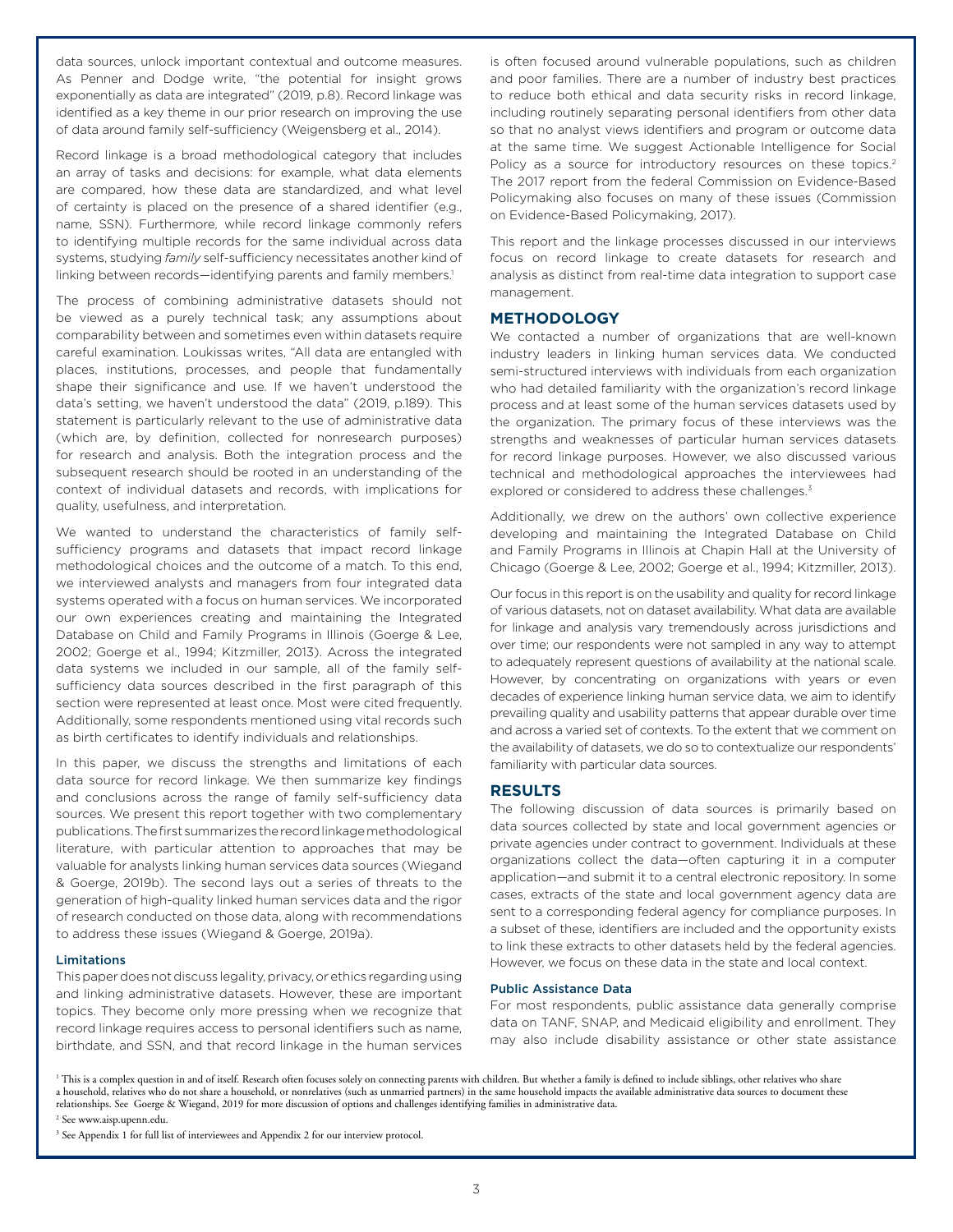programs, such as refugee assistance. Importantly, these data usually come from an integrated eligibility system (i.e., a common database for data entry and management); no respondents discussed record linkage among public assistance datasets, even though many were using public assistance data stretching back more than a decade. These data systems generally maintain integrated eligibility and enrollment information but may not include details of participation in work activities or specific services received.

Respondents agreed that public assistance data are generally a good source for core identifiers such as names, birthdates, and SSNs. Participants in assistance programs are usually required to demonstrate their identity, and SSNs are often externally validated. However, the quality of these data are not uniform: challenges mentioned include missing or incomplete information for children, especially when first entered (e.g., records for "Baby Smith") and quality problems with SSNs in older records (this was reported by respondents working with several decades of data and likely reflects old systems or practices).

Public assistance was frequently cited as a good data source for addresses. Historically, participants received benefits by mail, so address information was complete and regularly updated. However, the increasing prevalence of electronic benefit receipt reduces this incentive and raises questions about whether public assistance data will continue to have strong address information moving forward.

Because some benefits are received at the family (TANF) or household (SNAP) level, case identifiers in public assistance data can sometimes be used to connect family members (Goerge & Wiegand, 2019). At least one respondent indicated that the public assistance data they used also listed specific relationships among individuals in the family, but these data were often incorrect (for example, an aunt listed as a mother). A number of other respondents cited the lack of coded relationship information as a limitation in using public assistance data to characterize families. In some cases, gender and birthdate had been used to identify likely parents within households. Where Medicaid claims are available, Medicaid birth records could also be used to define relationships for the subset of individuals involved in births paid for by Medicaid.

#### Housing and Homelessness

Data from homeless shelters and services were mentioned multiple times as a potential source of information about family units. They are a good source since individuals entering the shelter together are often recorded together and relationship information may also be recorded. Any births occurring while the family is in the shelter will be recorded. However, comparisons between shelter data and child welfare data in one jurisdiction highlighted a potential limitation to data on these family units: mothers who go to a shelter may leave some or all of their children with other family members or friends. These children are not captured in homelessness data.

Housing subsidy data can be a good source of addresses for current participants, but not for applicants, who are likely to lack stable housing. This divergence creates research challenges; applicants who do not receive subsidies represent an ideal control group but may be difficult to place geographically unless they can be tracked through another data source.

#### Education

Among our interviewees, most discussed K-12 education data, though access to these datasets was often particularly limited geographically, temporally, or in the breadth of data elements available for research. The school data used by respondents only infrequently contained SSNs. Overall quality of personal identifiers in the data was characterized as average across datasets. In a few areas, respondents thought schools could be a data source for information that would be hard to find in other systems, such as nicknames or parent–child relationships. However, these data were often not stored or shared in such a way that they could be used for record linkage.

School data have obvious geographic connotations. While they may contain addresses, those addresses may or may not be routinely updated. In some jurisdictions, school enrollment serves as a proxy for location. However, in jurisdictions where school choice is prominent, this connection is lost.

Our respondents did not speak to higher education data or job training data. Although these data sources are potentially important for understanding pathways to self-sufficiency, they are not usually managed by state or local jurisdictions. As a result, these pathways are difficult to systematically incorporate. Because young adults may attend a college or university or get a job outside of the city where they attended high school, analyzing postsecondary outcomes comprehensively requires national data sources, such as the National Student Clearinghouse.

Public data systems frequently capture self-reported educational attainment information for participants, but these data are generally suspect. There are few incentives for most systems to capture this information correctly or keep it updated. The exceptions are workforce development systems, where these data become a key characteristic of the participant.

We did not explore use of datasets specific to early childhood education, such as data from Head Start programs or preschools. Where these programs are funded through school districts, preschool or prekindergarten data may be included in K-12 education datasets. However, the landscape of early childhood education provision is even more fragmented than that of K-12 education (not only are services managed at the local level, but funding sources also vary meaning the same locality is usually served by a number of distinct entities). As a result, systematically collecting and aggregating these data sources, even for small geographies, can represent a significant data acquisition and integration challenge. For more information about efforts to integrate early childhood education data, see the U.S. Department of Health and Human Services and the U.S. Department of Education's 2016 report, *The Integration of Early Childhood Data* (U.S. Department of Health and Human Services & U.S. Department of Education, 2016).

### Child Care Subsidies

Child care subsidy data were used by only a handful of the sites we spoke to. While these data have value to link parents and children and frequently include SSNs, at least two sites mentioned high levels of duplicated individuals over time in these data. In one location, child care subsidies were tracked in an integrated eligibility system with the other public assistance programs.

#### Child Welfare

Respondents emphasized the variability of quality in child welfare data perhaps more than any other data source. Specifically, the child welfare system includes data on a heterogeneous population, and data quality is dependent on the individual's level of engagement with the system. Demographics and personal identifiers, often, but not always, including SSNs, tend to be quite good for children and parents who engage significantly with the system, such as children placed in foster care. Information on individuals involved with investigations, especially short, unsubstantiated investigations, are missing much more often and are more likely to be of poor quality.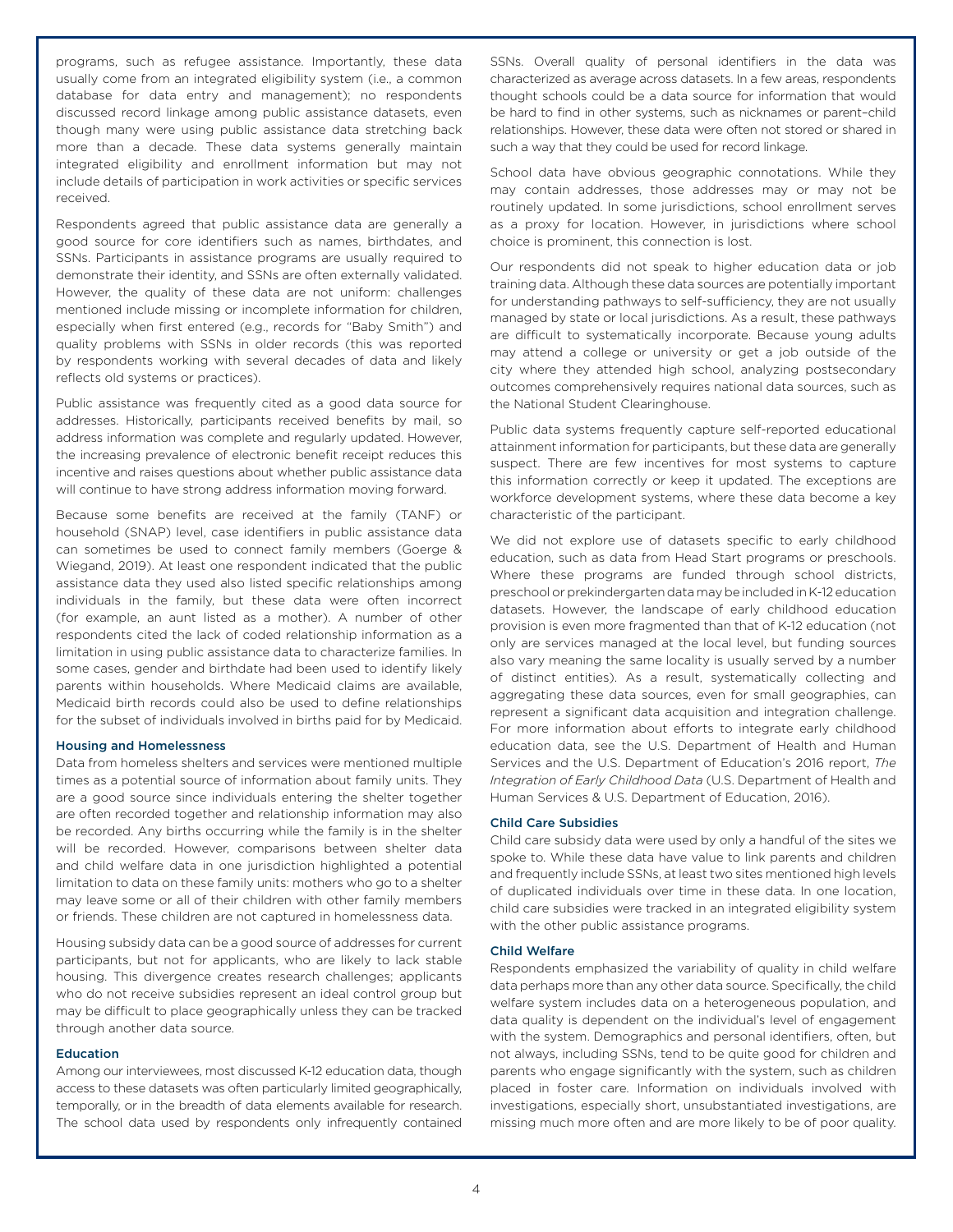Similarly, data on siblings, other family members, or other individuals involved with an investigation will be much less complete than on children who are alleged victims and on their parents.

Respondents frequently cited child welfare data as one of the strongest sources for understanding parent/child relationships, as well as potentially identifying other relationships, such as siblings and extended family. These data are also a potential source for addresses, though addresses are only updated for children and families who remain engaged with the system.

#### Criminal and Juvenile Justice

The criminal justice system is highly fragmented across jurisdictions. This reality translates into data coming from a range of different systems: local police arrest records, county jail and court records (both adult and juvenile), and data from state prison and parole systems (both adult and juvenile). Interviewees had experience with different parts of this system. However, our small pool of respondents did not show any patterns specifically related to level or type of criminal or juvenile justice data.

Respondents frequently mentioned data challenges with criminal and juvenile justice data, including the presence of large quantities of unverified, self-reported information on identifiers such as name, birthdate, or SSN (also frequently missing). The self-reported information often did not match values in other systems. Within the criminal justice system, jurisdictions rely on fingerprints to uniquely identify individuals and may place less weight on traditional identifiers. While system identifiers that correspond to fingerprints are available across jurisdictions (such as between the local police and county court), these identifiers can be used to link records but cannot be independently validated. In addition, these identifiers have no value for linkage to records outside the criminal justice system.

Several respondents noted that criminal justice data can track and store a history of known aliases. This is a potentially important element in catching nicknames or name changes across other systems.

Even for juvenile offenders, juvenile justice data do not seem to be a good source for parent and other relationship information.

#### Employment and Wages

Our respondents consistently used unemployment insurance wage records to track employment and wages. These records are typically maintained by states on a quarterly basis. They do not include outof-state employment, self-employment, or certain job types (such as farm workers, domestic workers, and federal employees).

Access to wage data is often heavily curtailed. In almost all cases, respondents did not link directly to wage datasets, but instead sent SSNs, and sometimes names, to the state employment agency to perform this link. SSN is generally very important in linking wage data since the presence and quality of other identifiers in these datasets are very limited.

Despite all of these limitations, it is important to capture a measure of unsubsidized employment in studying family self-sufficiency. Therefore, unemployment insurance wage data remains a key data source. It is also the only somewhat comprehensive source of this information with analytic availability for most jurisdictions.

Other data sources sometimes discussed for employment and wage information are the National Directory of New Hires (NDNH) database<sup>4</sup> and tax records. However, there are strict legislative limits on how and by whom these data may be used. None of our interview respondents had experience with or access to NDNH or tax data.

#### Child Support

Respondents did not frequently use child support data. Where they are used, these data provide a particularly strong source of parental relationship information. In general, SSNs in child support data are reliable, and where payments are still received via check, addresses for custodial parents are particularly likely to be high quality.

#### Vital Records

Although birth and death records do not have a direct family selfsufficiency connection, they can be useful for several aspects of understanding trajectories. Birth records provide a canonical source connecting parents and children and for children's birth dates; death records are one of the only available sources of death information and dates. For record linkage purposes, vital records can provide a backbone: a core cohort to follow over time or a gold standard for an individual's name.

#### Summary of Strengths and Weaknesses across Data Sources

Most record linkage between family self-sufficiency datasets relies on names, birth dates, and SSNs. Quality SSNs are not consistently available and are particularly likely to be missing in data systems managed at the local level—such as education or county courts compared to state-level systems. SSNs are typically more accurate in the Social Security Act Title programs (Titles IV and XIX, in particular). However, SSNs are generally required for linking to wage data, since these datasets include minimal other identifiers.

Even within the same datasets, the quality of identifiers is often inconsistent. The relative quality of this information varies based on who the subject is and how they are engaged with the system. For example, information about foster children is very strong while data on child recipients in public assistance cases are relatively weak. The age of the data in question also correlates with data quality. Where respondents used data sources stretching back decades, they often reported significantly greater quality concerns and limitations in older data. This pattern is not necessarily due to inherent changes in accuracy over time but may reflect a lack of knowledge about how data elements were collected historically or the impact of conversions from legacy data systems.

Address quality is best from data systems that mail checks. In the case of child support and public assistance, recipients have historically been likely to regularly update their addresses for the purposes of receiving checks by mail. However, the increasing prevalence of electronic funds transfers and debit cards puts this quality in doubt for the long term.

Relationships between parents and children are captured best in vital records and in systems for which the role of parent or guardian is central: child welfare, child support, and child care subsidies. Only child welfare data were reported as a quality source of information on extended family relationships, but public assistance or housing data may provide opportunities to connect individuals in families without detail about specific relationships.

#### **DISCUSSION**

Our survey of state and local administrative data sources that are frequently linked to assess questions of family self-sufficiency highlights the following characteristics of this record linkage use case. We explore the methodological implications of these characteristics in more detail in our companion report and recommendations (Wiegand & Goerge, 2019a, 2019b).

First, it is particularly difficult to assess the quality of a link between these data sources because there are few sources of "truth" against which match results can be compared, either individually or in the aggregate.

4 NDNH is operated by the federal Department of Health and Human Services Administration for Children and Families Office of Child Support Enforcement.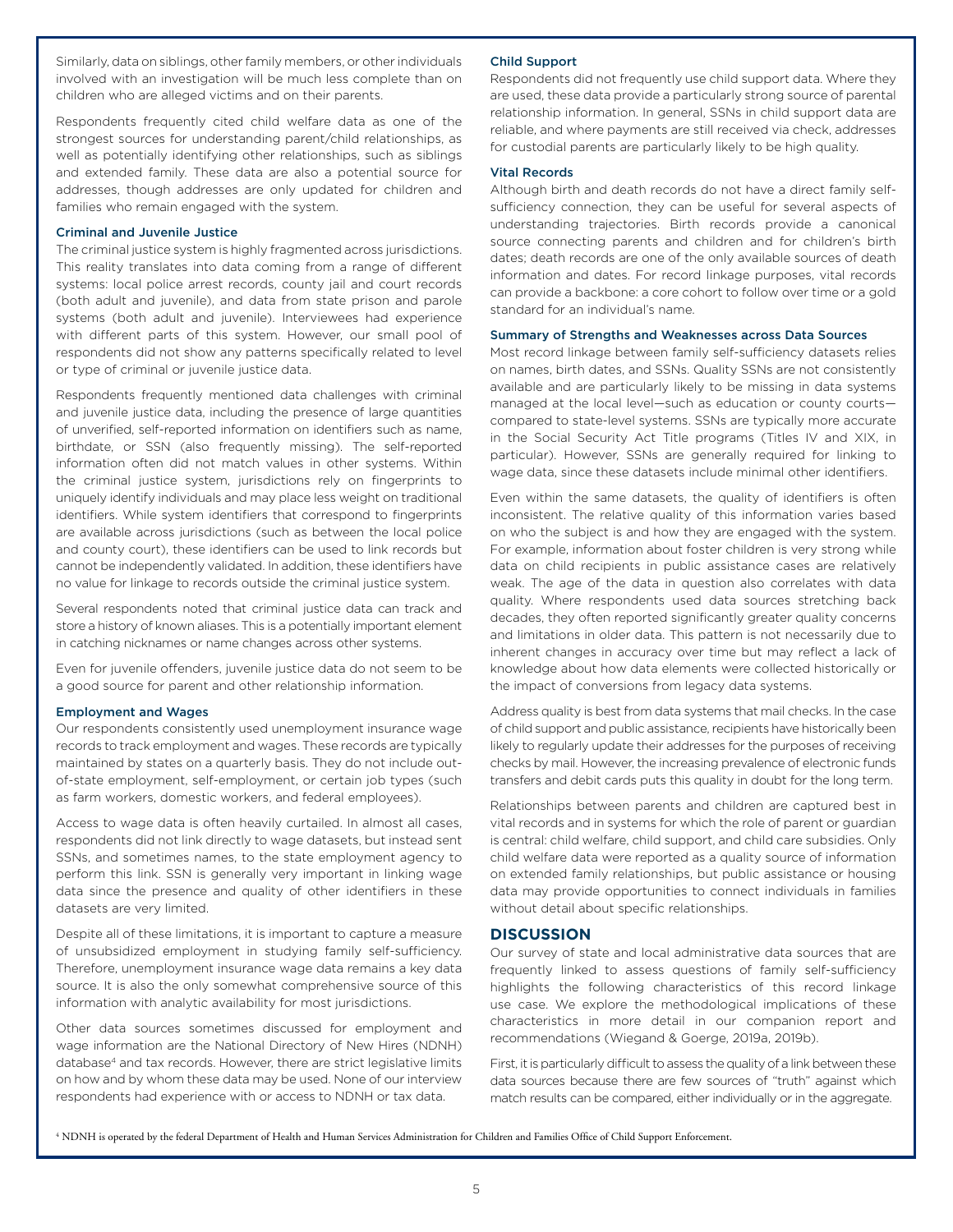Second, most of these links rely on limited identifiers, chiefly names, birthdates, and SSNs. SSNs are inconsistently collected across and within systems. The likelihood of even an exact name and birthdate match representing a single person depends on the geographic scale, the frequency of the name and birthdate within the population in question, and the likelihood of overlap between the data sources. It is entirely possible to have matches of this type that even a human reviewer cannot assess with any certainty.

Furthermore, these datasets are focused on specific subpopulations with unknown rates of overlap. Addressing questions of family wellbeing often involves linking specific subpopulations contained in agency databases (for instance, program recipients, incarcerated individuals, employed individuals, etc.) across agency lines and sometimes across jurisdictions. Often there are few existing numbers to validate the expected rate of overlap between two datasets; unless a project is able to access vital records data, it is relatively uncommon for an analyst to expect that one dataset will contain all or even most of the records in a second dataset.

In addition to challenges assessing linkage quality, the variability in quality and availability of particular datasets within and across data sources increases the challenges of rigorous linkage (see "Patterns of Data Quality Variation within Datasets"). Quality tends to be better for:

- individuals who are more closely engaged with the system, such as foster children, as compared with children investigated for a single, unsubstantiated allegation of abuse or neglect;
- more recently collected data; and
- data points that are central to the business use of the data, such as relationship data in vital records or address data in systems that mail checks.

Record linkage relies on treating all matches or non-matches on a given data element according to consistent logic; variation in quality across records for the same data element challenges a basic methodological assumption.

# **RECOMMENDATIONS**

Links between state and local administrative data sources can also be used to identify and address limitations in the source datasets. Where data from one system are known or expected to be accurate, they can be used to understand the opportunities and limitations of another data source. Comparing the same information across two systems can highlight unconsidered data challenges, as in the study that found homelessness records may not include all of the children in a family.

Data sources can also be used to bridge gaps where two datasets do not contain identifiers in common. For example, a large state

# **PATTERNS OF DATA QUALITY VARIATION WITHIN DATASETS**